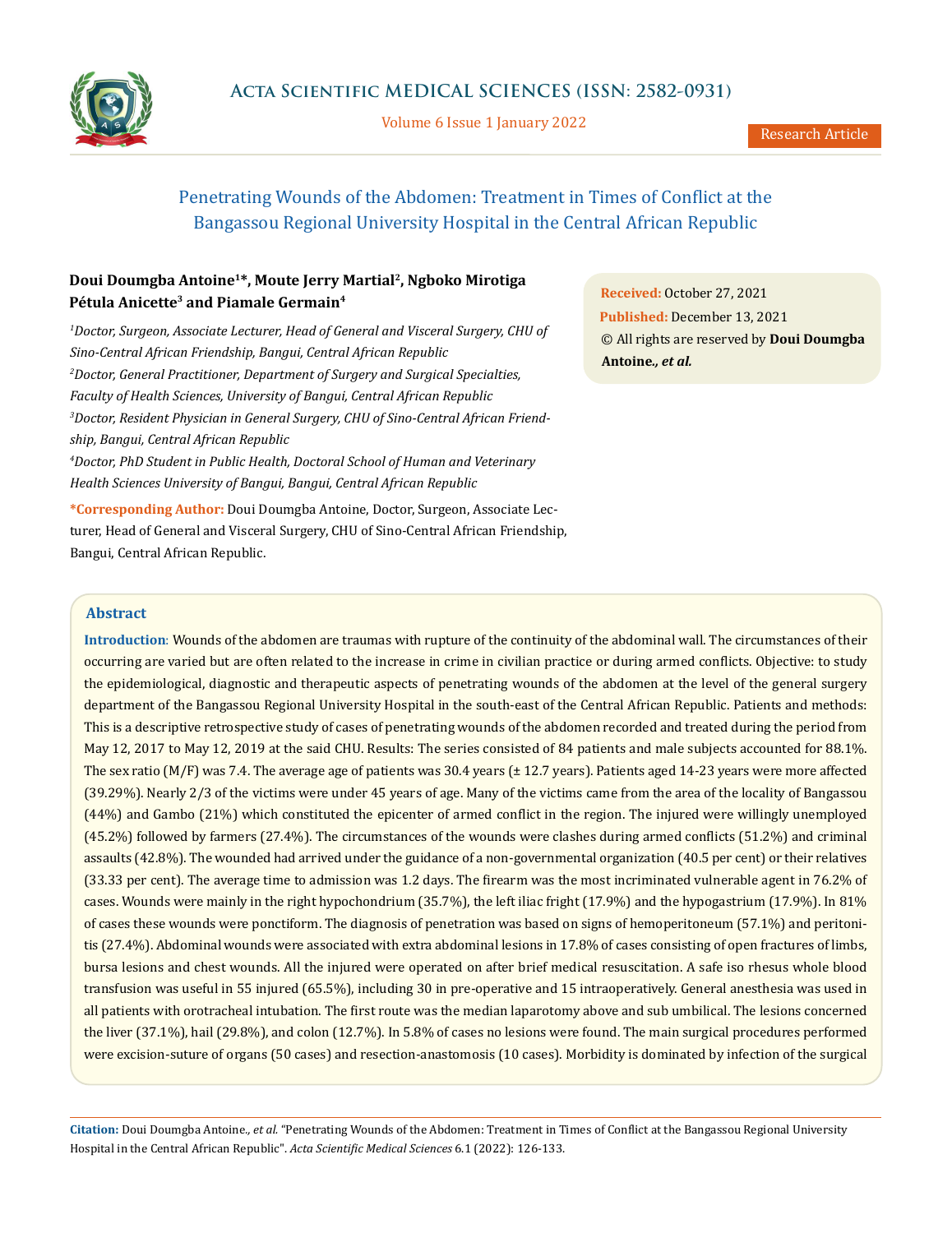127

site in 1.2% of cases. The average length of hospital stay was 09 days (extremes 5 and 25 days). We deplore 8 cases of death or 9.5%, deaths occurred in a hypovolemic shock table.

**Conclusion**: Abdominal wounds are common in times of armed conflict. They affect young subjects, mostly men. Organic lesions are often multiple. In our context, laparotomy has identified and treated several solid and hollow organ lesions that could compromise the life prognosis of the injured. Our attitude was guided by the remoteness, the context and then the lack of human and material resources that did not allow us to opt for armed surveillance.

**Keywords**: Surgery; Abdominal Trauma; Penetrating Wound; Laparotomy; Central African Republic

#### **Introduction**

Penetrating wounds of the abdomen (PWA) are traumas with rupture of the continuity of the abdominal wall and peritoneal break-in. When they result in damage to the underlying viscera, the wound is called perforating  $[1-3]$ . PWA are becoming more common due to increased crime, the proliferation of fire arms and the persistence of conflicts  $[4]$ . in developed countries, the management of penetrating wounds of the abdomen is more or less well codified in countries with limited means. However, after the observation of a significant number of useless or white laparotomy, attitudes are still subject to controversy. The debate lies between systematic exploratory laparotomy and an attitude known as "selective abstentions" or armed expectation [2,3,5,6]. In Central African Republic, politico-military conflicts have followed one another in recent years with an increase in the number of wounded, including those in the abdomen [7]. The severity of these types of injuries is increased in precarious situations where diagnostic and therapeutic means are lacking or are not always available at the right time  $[8]$ . These findings led us to carry out this study which aims to describe the diagnostic and therapeutic procedures used at this decentralized CHU with almost no senior surgeon.

#### **Patients and Methods**

The study was carried out at the Bangassou Regional and University Hospital Centre. Located in the south-east of the Central African Republic and 734 km from Bangui, the capital, Bangassou is the capital of the Prefecture of Mbomou. This is a retrospective study of patients with a penetrating wound of the abdomen treated and followed at the level of the general surgery department of the CHU. The study covers the period from 12 May 2017 to 12 May 2019. The records of patients with abdominal trauma regardless of the cause that led to a solution of continuity of the wall with peritoneal break-in, evisceration, peritoneal fluid, or visceral involvement are retained for our analysis. Non-penetrating abdominal wounds and abdominal bruises were not considered in the study. The data collected came from hospitalization records, patient records, and surgical record records. A pre-established study sheet was used to collect the data and included epidemiological variables (Sex, age, provenance, occupational activities, marital status, route of care), clinical variables (time to care, circumstances and location of trauma, history and lifestyle, nature of the weapon of aggression, clinical signs of penetration, associated extra-abdominal lesions) and treatment-related variables (medical treatment, Surgical treatment, evolution) The data collected was analyzed using Epi-info software. The Chi 2 test was used to compare proportions with a significance threshold of 5%.

#### **Results**

### **Epidemiological aspects**

In two years 1020 patients operated for all causes including 84 injured with a penetrating wound of the abdomen or a frequency of 8.2%. Of the injured, 88.1% were male and 11.9% female. The average age of patients was 30.4 years (extremes: 14 years and 63 years.) Subjects aged 14-23 were more numerous (39.4%), followed by those aged 24-33 (25%), 34-43 (17.8%), 44-53 (11.9%). Subjects over the age of 53 were less numerous (5.9%).

The wounded come from the different sub-prefectures of the region namely Bangassou (44%), Gambo (21%), Ouango (8%), Bakouma (3%) and Rafaï (3%). The injured in other nearby localities accounted for 12%. The wounded reached the hospital with the support of a non-governmental organization (40.5%), accompanied by family members (33.3%), after referral by a health worker (26.2%). According to the occupation of the injured, 45.3% were unemployed, 27.4% of farmers, 14.2% of housewives, 11.9% of pu-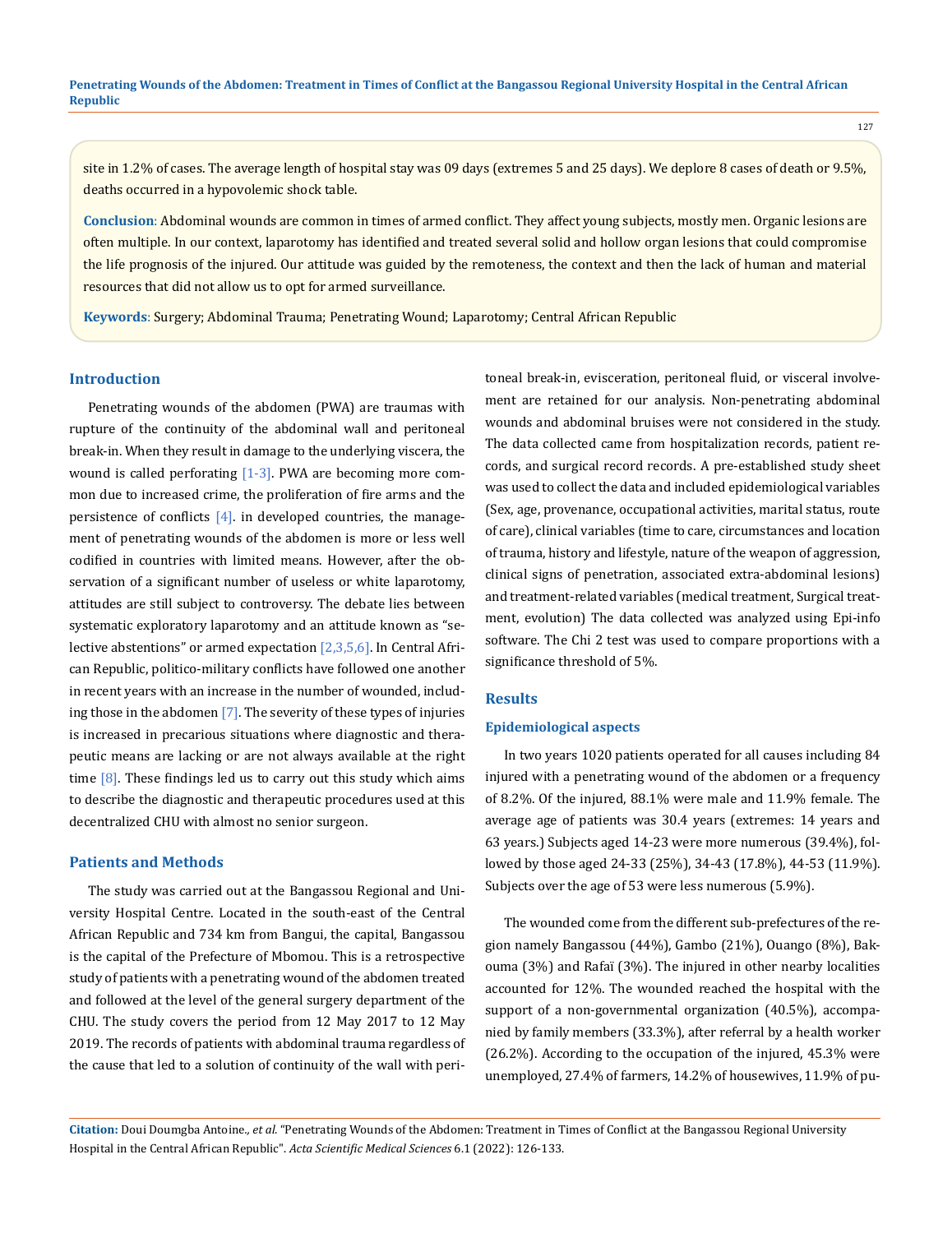pils and students and 1.2% of civil servants. The trauma occurred during armed combat (33.3%) or at home when it comes to a criminal assault (25%). In other cases, trauma occurs as a result of a traffic accident (6%).

### **Diagnostic procedures**

The time elapsed between the trauma was on average 1.2 days (extremes: 0 to 4 days). In 72.6% of cases the injured arrived at the CHU within 24 hours of the trauma. In 19.1% of the cases the injured had arrived 48 hours after the trauma.

The vulnerable agent responsible for the injuries was a firearm (76.2%) or a knife (23.8%).

On arrival the physical constants of the injured (blood pressure, heart and respiratory rates, temperature) were within the limits of normal. However, 2.4% of the injured had impaired consciousness and 29.7% had pallor of the conjunctivae.

Abdominal wounds were mainly in the right hypochondrium (35.7%), the left iliac fright (17.8%), and the hypogastrium (17.8%). The other regions affected were the left flanks (8.3%), right flanks (7.1%), the left hypochondrium (7.1%), the epigastrium (4.7%), and the mesogastre (1.2%).

The wounds were punctiform in 81%, linear in 9% of cases and dilapidated in 10% of cases.

 In the majority of cases the diagnosis of penetration was based on the presence of a hemoperitoneum (57.1%), followed by signs of peritonitis (27.4%). All the signs are reported in the following table.

| <b>Signes</b>                             | <b>Number</b> | $\frac{0}{0}$ |
|-------------------------------------------|---------------|---------------|
| Hemoperitoneum                            | 48            | 57,1          |
| Peritoneal syndrome                       | 23            | 27,4          |
| Evisceration                              | 07            | 8,4           |
| Peritoneal fluid Flow through penetration | 03            | 3,5           |
| orifice                                   |               |               |
| finger and the stylet exploration         | 02            | 2,4           |
| Projectile inlet and outlet               | 01            | 1,2           |
| Total                                     | 84            | 100           |

**Table 1:** Distribution of penetrating wounds of the abdomen according to the signs and gestures that made it possible to affirm the diagnosis.

Abdominal wounds were isolated from 61 patients or 72.6%. They were associated with extra abdominal lesions in 15 injured or 17.8%. These are open fractures of the limbs in 10 cases, lesions of the bursa in 3 cases and chest sores in 2 cases.

#### **Therapeutic procedures**

Patients received the following resuscitation measures:

- Administration of crystalloid solutes and macromolecules with an average volume of 2000ml (extremes 500 ml and 3000 ml);
- Blood transfusions: 55 injured (65.5%) were transfused. The average number of units of whole blood transfused was 1.3 (ranges 1 to 4). Most patients (76.4%) had received a total of two blood bags.

#### **Drug administration**

These are analgesics, no steroidal anti-inflammatory drugs, and tetanic prophylaxis. All patients received antibiotic therapy, including 57 patients (67.8%) in triple combination (third-generation cephalosporin, imidazole derivatives and gentamycin) and the other 27(32.2%) a double combination (betaactamine and gentamycin). The types of antibiotics used are detailed in the table below.

#### **Surgical treatment**

All the injured were operated under general anesthesia with orotracheal intubation. The first route was the median laparotomy above and under umbilical. The organs affected were mainly the liver (37.1%), the small intestine (29.8%) and the colon (12.7%). Details of lesions are reported in table 2.

| <b>Visceral Lesions site</b> | <b>Actual</b> | Percentage |
|------------------------------|---------------|------------|
| Liver                        | 31            | 37,1%      |
| Small bowell                 | 25            | 29,8%      |
| Colon                        | 11            | 12,7%      |
| Mesentery                    | 6             | 07,8%      |
| duodenum                     | 2             | 02,2%      |
| diaphragm                    | 4             | 04,6%      |
| No injuries                  | 5             | 05,8%      |
| Total                        | 84            | 100,0%     |

**Table 2:** Visceral lesions found in injured persons with penetrating wounds of the abdomen.

**Citation:** Doui Doumgba Antoine*., et al.* "Penetrating Wounds of the Abdomen: Treatment in Times of Conflict at the Bangassou Regional University Hospital in the Central African Republic". *Acta Scientific Medical Sciences* 6.1 (2022): 126-133.

128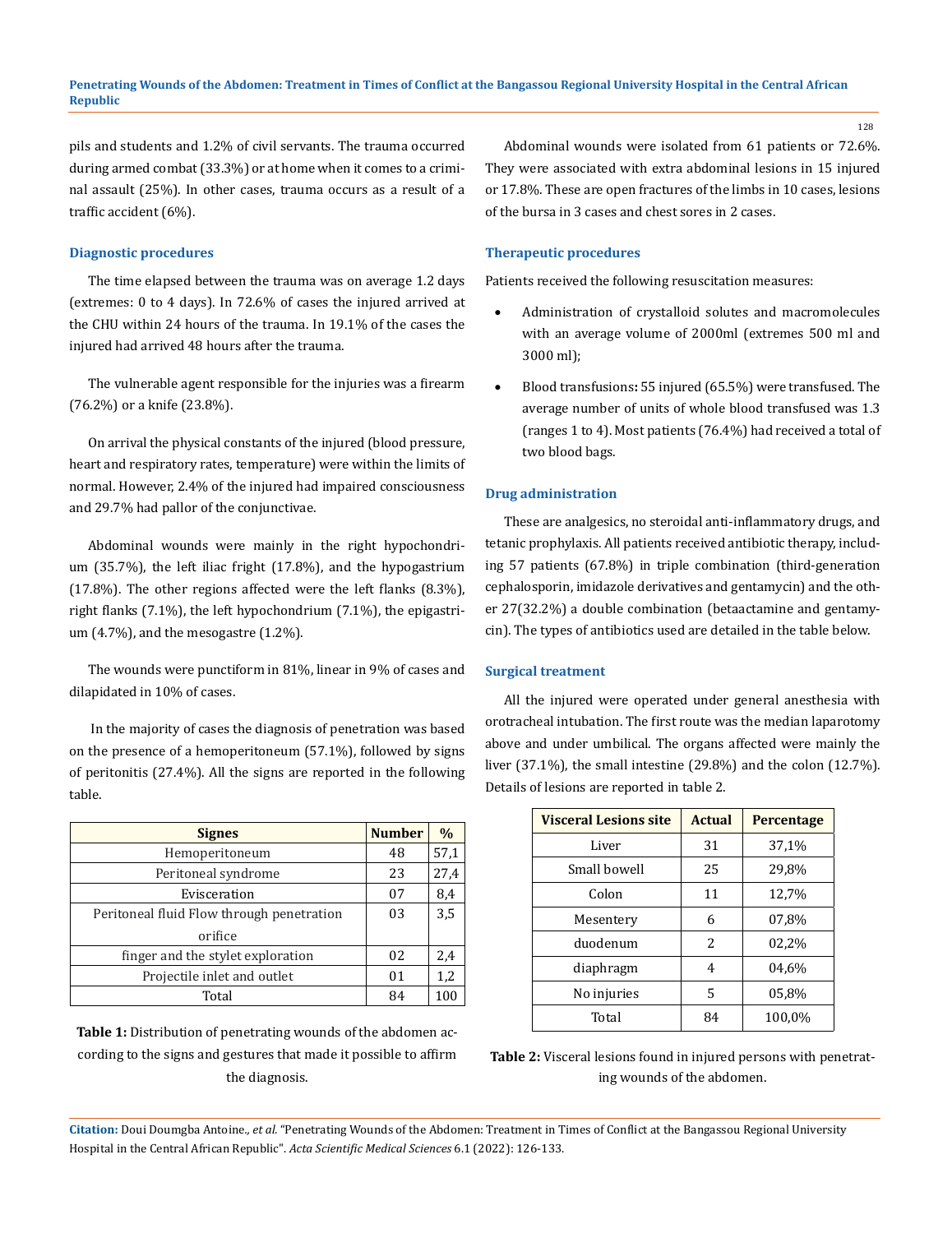| <b>Method of treatment</b> |               |               |                  |                            |                                  |                               |  |  |
|----------------------------|---------------|---------------|------------------|----------------------------|----------------------------------|-------------------------------|--|--|
| <b>Lesions</b>             | <b>Number</b> | Simple suture | <b>Tamponade</b> | partial liver<br>resection | <b>Resection-</b><br>anastomosis | <b>Resection</b><br>and stoma |  |  |
| Liver                      | 31            | 24            | 07               | 01                         | 00                               | 00                            |  |  |
| Small bowell               | 25            | 15            | 00               | 0 <sub>0</sub>             | 10                               | 00                            |  |  |
| Colon                      | 11            | 05            | 00               | 00                         | 00                               | 06                            |  |  |
| Mésentère                  | 06            | 06            | 00               | 0 <sub>0</sub>             | $00\,$                           | 00                            |  |  |
| Duodenum                   | 02            | 02            | 00               | 0 <sub>0</sub>             | $00\,$                           | 00                            |  |  |
| Diaphragm                  | 04            | 04            | 00               | 0 <sub>0</sub>             | $00\,$                           | 0 <sub>0</sub>                |  |  |
| Total                      | 84            | 56            | 07               | 01                         | 10                               | 06                            |  |  |

The surgical procedures performed are presented in table 3.

**Table 3:** Surgical procedures according to the visceral lesions found.

#### **Evolution**

We recorded 8 cases of death, or 9.5%. Five (05) injured had died in the immediate postoperative period, two on Day 2 postoperative and one on Day 3 postoperative all in a hypovolemic shock table. Deaths cases were observed because of the visceral lesions below, mesenteric vessels (4), liver fracture(1), multiple wound of the small intestine (2), wound of the colon and stomach (1).

## **Discussion**

### **Epidemiological aspects**

This study made it possible to assess the epidemiological profile, clinical and therapeutic data in injured people with a penetrating wound of the abdomen with a hospital frequency of 8.5%. In the literature, the frequency of penetrating wounds of the abdomen varies from one country to another. In Africa, this frequency was 0.7% in the Ayite study  $\left[1\right]$  in Togo, 5.7% in the Diabetes study in Mali [21]. Doui Doumgba and col had reported, in a study carried out at the CHU de l'Amitié in Bangui, a higher frequency of abdominal wounds or 75% of cases [22]. In the USA the frequency of penetrating wounds of the abdomen so high as to constitute a public health problem [4]. According to studies, intercommunal conflicts and wars that go hand in hand with the use of firearms and urban violence are at the origin of the resurgence of wounds of the abdomen [1,21].

In most studies, the injured with a penetrating wound of the abdomen are young adults  $[23-26]$ . What we found in our study. Indeed, young adults are exposed to the various vagaries of life, including brawls, drug use, and enlistment in armed groups. In our context, in 2013, a military-political conflict first began in Bangui, and then spread throughout the country including the city of Bangassou, capital of the Mbomou Prefecture, which was one of the epicenters of the conflict with the corollary of the resurgence of wounded abdomens. In our study, most of the injured were male. This predominance of men is also reported in several studies [23- 25]. In addition, we noted that there were two categories of wounded, indirect victims made up of people who did not take part in the fighting, namely farmers (27 per cent), students (11.9 per cent) and civil servants (1.2 per cent), followed by the other wounded who were involved in the conflict, represented by the unemployed (45.2 per cent). Thus, it is recognized that in a situation of war, penetrating wounds of the abdomen are recurrent. This circumstance alone accounted for 94.8% of cases in the Bangassou region as well as in Morocco [6] and the Republic of Côte d'Ivoire [27].

#### **Clinicals aspects**

Most of the wounded were treated at the Bangassou University Hospital within a short period of time after the trauma. This is thanks to the help of international non-governmental organizations (NGOs) such as Doctor's without border, the International Committee of the Red Cross, which during the period of the conflict carried out humanitarian activities in the locality. This presence of NGOs often facilitated the transfer of the wounded to the Bangassou University Hospital since for security reasons, only NGOs could circulate with their vehicles.

**Citation:** Doui Doumgba Antoine*., et al.* "Penetrating Wounds of the Abdomen: Treatment in Times of Conflict at the Bangassou Regional University Hospital in the Central African Republic". *Acta Scientific Medical Sciences* 6.1 (2022): 126-133.

129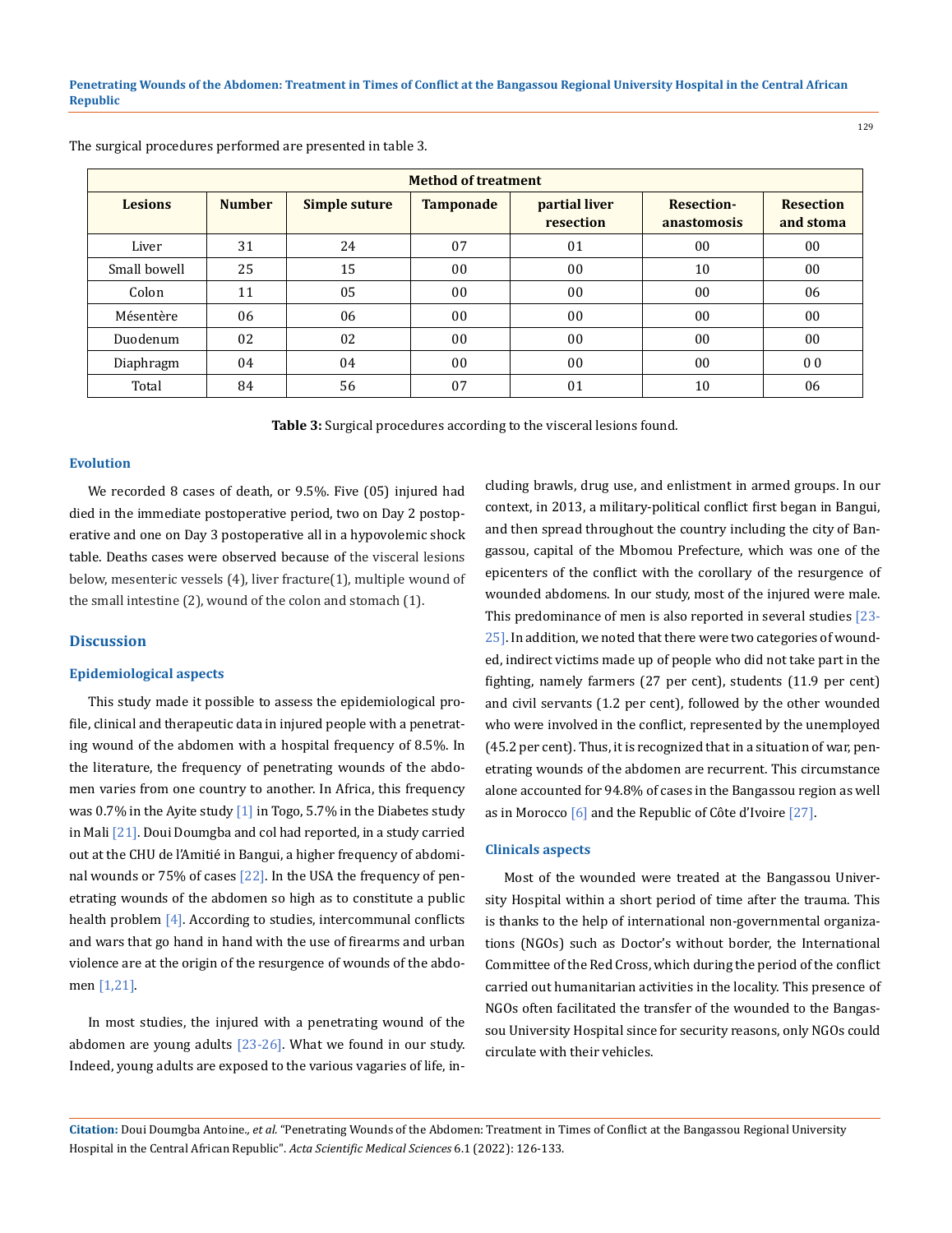For vulnerating agents, most studies have often reported stabbing in varying proportions  $[1,4,6]$ . On the other hand, in our study firearm projectiles were the main vulnerable agents (76.2%) followed by knives (23.8%) which come in second place. This is explained by the situation of the military-political conflict that took place in the locality with all its collateral effects.

With regard to the signs observed in the injured, the initial clinical examination of the injured person is a crucial step. It makes it possible to carry out an initial lesion assessment, to eliminate a vital emergency that requires resuscitation measures and sometimes an emergency gesture. The examination of the wounded made it possible to identify the entrance door of the vulnerable agents who sat mainly at the level of the right hypochondrium (35.71%), the left iliac fright (17.86%) and the hypogastrium (17.86%). The flanks were the seat of the entrance doors in 15.4% of cases. Indeed, the identification of the seat of the front door of the vulnerating agent is an important step in the clinical examination. It makes it possible to predict the underlying lesion diagnosis. In addition, the penetrating character of the abdominal wound must be proved. For our study, the penetrating nature of the abdominal wound was evoked in front of two main syndromes, including hemoperitoneum and signs of peritonitis. Other signs such as evisceration, the outcome of peritoneal fluid through the wound, the presence of an outlet orifice were observed in varying proportions. For some authors, the signs of penetration were represented by evisceration  $[21,26,30]$ . But we can also find some non-specific signs such as abdominal defense, abdominal distention, generalized dullness. In these cases, additional examinations are essential. Nowadays, echo tomography and computed tomography have changed the way people are treated in the abdomen [3]. Without being able to detect all the lesions, these examinations make it possible to measure the importance of the trauma and to adapt the most rational therapeutic approach. Computed tomography, in addition to its performance for the diagnosis of hemoperitoneum, is more accurate than ultrasound for the diagnosis of solid organ lesions. In our context none of these morphological examinations has been carried out because it is not available at the Bangassou University Hospital. It was only certain essential biological examinations such as blood type and rhesus, and hematocrit that were performed. They are a reference element for pre- and post-operative resuscitation [10] particularly with regard to blood transfusion.

#### **Therapeutics aspects**

The management of trauma to the abdomen in general and wounds to the abdomen in particular has evolved significantly in recent years. In view of the high number of white laparotomy, the debate is between a classic attitude, systematic laparotomy and an attitude called "selective abstentions" or armed expectation advocated especially by Anglo-Saxon authors  $[3,6]$ . In the presence of penetrating abdominal trauma, the universally accepted clinical indications for exploratory laparotomy are hemodynamic instability without other identifiable causes, the presence of intestinal or omentum evisceration as well as the presence of diffuse peritonitis, digestive hemorrhage, pneumoperitoneum visible on chest X-ray and a penetrating object still in place  $[1-4]$ . In our context, exploratory laparotomy was systematic. This attitude was justified by the nature of the vulnerable agent, which in most cases was a firearm projectile. Thus, visceral lesions were found in 94.2% of cases. On the other hand, no lesion was found in 5.8% of the cases operated. In the series observed by Issa-Mapouka and Col [31] on 46 stab wounds of the abdomen the rate of white laparotomy was 47.8%. This rate was 18.5% over a series of 123 patients operated on for an abdominal wound by Doui Doumgba A., *et al*. [22]. Indeed, systematic laparotomy in the presence of a penetrating wound of the abdomen frequently does not reveal visceral lesions and is responsible for significant morbidity and mortality. This is the reason why, when the patient has an unstable hemodynamic state, surgical intervention must be done in extreme urgency in order to stop the hemorrhage. Depending on the hemodynamic state and its management by the resuscitators, visceral repairs will be carried out according to the rules of "Damage control" [32,33]. On the other hand, when the patient has a stable hemodynamic state, the dogma of performing a systematic laparotomy in front of any abdominal wound is no longer accepted. Therefore, the penetrating or non-penetrating nature of the abdominal wound must be specified [32,33]. In a context where the blunt agent is a firearm. We believe that systematic laparotomy is advantageous insofar as health facilities do not have enough qualified human resources, diagnostic means and resuscitation to ensure good monitoring, carry out sensitive examinations in order to get as close as possible to the lesion diagnosis before deciding on surgery. This attitude reported by several authors in black Africa who urgently have few diagnostic and surveillance means [27,34,35]. The visceral lesions found in our study were comparable to those reported by other authors.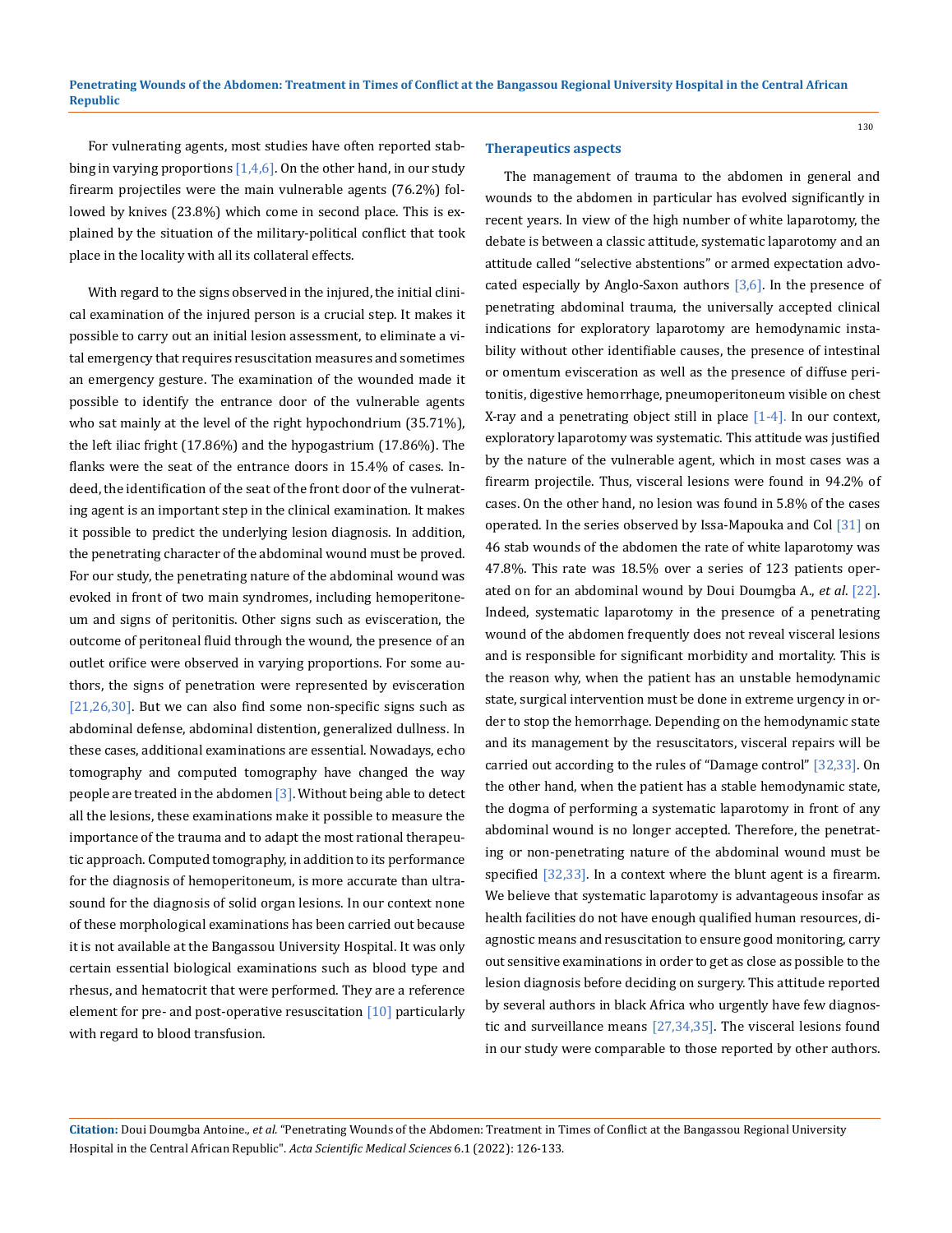However, liver lesions were in the lead followed by hail and colon lesions unlike other studies where hail lesions rank first [4,36,37].

In our study, treatments for intra-abdominal lesions were similar to those advocated by Masso Misse., *et al.* in Cameroon [38], Charles and Juglar in France  $[39]$  and many other authors  $[4-6]$ .

#### **Evolution and prognosis**

The evolution of an injured person with an abdominal wound depends on several factors, in particular, the time of therapeutic management, especially in case of hollow organ lesions, associated lesions and finally complications that can enamel the clinical course. For our study, the evolution has been favorable in most cases. The average length of hospital stay for patients was reasonable (09 days). It is comparable to those reported by Diabaté A.  $[21]$  in Mali (8.3 days), Moneuse O., *et al.* [4] in France (7.5 days) and Mahajna A., *et al*. [24] in Israel (7.6 days). The mortality rate which was 9.5% in our study is also close to those reported by Sarré B., *et al*. [30]. With 10%. Morbidity in our study was characterized by surgical site infection with a proportion of 1.2%. Other authors [4,24,27] reported higher rates ranging from 13% to 20%. The low rate of infection of the surgical site in our study is justified by the availability of an operating room equipped by MSF, the availability of staff dedicated to the care of the wounded. In addition, the care of the wounded was completely free with the support of Doctors without borders of Belgium at the CHUR of Bangassou.

#### **Conclusion**

The frequency of penetrating wounds of the abdomen is relatively high in our country due to the increase in attacks by firearms or knives favored by military-political conflicts. The victims are mostly young, idle male subjects. Given the context, the lack of qualified human resources and the means of monitoring the wounded, our attitude remains interventionist. However, in view of the lesions observed, some abdominal wounds by firearms can be treated non-operatively in stable patients, without peritoneal signs, highly selected to reduce the number of white laparotomy.

## **Conflict of Interest**

The authors declare that they have no conflict of interest in relation to this work.

#### **Bibliography**

- 1. Ayite A., *et al.* ["Les plaies pénétrantes de l'abdomen au CHU](http://www.santetropicale.com/Resume/124304.pdf) [de Lomé. A propos de 44 cas".](http://www.santetropicale.com/Resume/124304.pdf) *Médecine d'Afrique Noire* 43.12 [\(1996\): 642-646.](http://www.santetropicale.com/Resume/124304.pdf)
- 2. Sarre B., *et al.* "Les plaies pénétrantes de l'abdomen en pratique de guerre, expérience de BISSAU à propos de 20 cas". *Revue Internationale Des Services De Santé Des Forces Armées* 73.4 (2002): 229-234.
- 3. Dieng M., *et al.* ["Plaies pénétrantes de l'abdomen: "absten](https://www.researchgate.net/publication/280805256_Plaies_penetrantes_de_l%27abdomen_abstentionnisme_selectif_versus_laparotomie_systematique)[tionnisme sélectif" versus laparotomie systématique". e-mé](https://www.researchgate.net/publication/280805256_Plaies_penetrantes_de_l%27abdomen_abstentionnisme_selectif_versus_laparotomie_systematique)[moires de l'Académie Nationale de Chirurgie 2.2 \(2003\): 22-](https://www.researchgate.net/publication/280805256_Plaies_penetrantes_de_l%27abdomen_abstentionnisme_selectif_versus_laparotomie_systematique) [25.](https://www.researchgate.net/publication/280805256_Plaies_penetrantes_de_l%27abdomen_abstentionnisme_selectif_versus_laparotomie_systematique)
- 4. Monneuse O., *et al.* ["Les plaies pénétrantes de l'abdomen, con](https://www.sciencedirect.com/science/article/abs/pii/S0003394404000203)[duite diagnostique et thérapeutique, à propos de 79 patients".](https://www.sciencedirect.com/science/article/abs/pii/S0003394404000203) *[Annales de Chirurgie](https://www.sciencedirect.com/science/article/abs/pii/S0003394404000203)* 129.3 (2004): 156-163.
- 5. Naveed A., *et al.* ["The contributions of laparoscopy in evalua](https://pubmed.ncbi.nlm.nih.gov/16038818/)[tion of penetrating abdominal wounds".](https://pubmed.ncbi.nlm.nih.gov/16038818/) *Journal of the Ameri[can College of Surgeons](https://pubmed.ncbi.nlm.nih.gov/16038818/)* 201.2 (2005): 213-216.
- 6. Nejjar M., *et al.* ["Plaies pénétrantes de l'abdomen à propos de](https://pascal-francis.inist.fr/vibad/index.php?action=getRecordDetail&idt=5187679)  330 cas". *[Journal de chirurgie](https://pascal-francis.inist.fr/vibad/index.php?action=getRecordDetail&idt=5187679)* 128 (1991): 381-384.
- 7. Gaudeuille A., *et al.* ["Les traumatismes abdominaux à Ban](https://www.bibliosante.ml/handle/123456789/3516?show=full&locale-attribute=en)[gui \(Centrafrique\). Aspects épidémiologiques et anatomocli](https://www.bibliosante.ml/handle/123456789/3516?show=full&locale-attribute=en)niques". *Mali Médical* [22.2 \(2007\): 19-22.](https://www.bibliosante.ml/handle/123456789/3516?show=full&locale-attribute=en)
- 8. Doui Doumgba A., *et al.* "Plaie abdominale pénétrante par un corps étranger". *Revue Africaine de Chirurgie et Spécialités* 2.4 (2008): 39-41.
- 9. [Dufour M. "Anatomie des organes et viscères. Tête, cou et](https://www.vg-librairies.fr/prof-paramedicales/6518-anatomie-des-organes-et-des-visceres-tete-cou-tronc.html)  tronc". *[Elsevier Masson](https://www.vg-librairies.fr/prof-paramedicales/6518-anatomie-des-organes-et-des-visceres-tete-cou-tronc.html)* (2013): 248.
- 10. Pailler JL. "Traumatismes de l'abdomen". In Boccon GL.
- 11. Fagniez PL., *et al.* "Chirurgie digestive et thoracique. Pathologie chirurgicale". Masson 2 (1991): 48-54
- 12. Philippe B and Daniel J. "Plaie, contusion de l'abdomen". La Revue du Praticien, Paris 45 (1995): 2205-2213.
- 13. [Lucas CE. "Diagnostic and treatment of pancreatic and duode](https://pubmed.ncbi.nlm.nih.gov/854854/)nal injuries". *[Surgical Clinics of North America](https://pubmed.ncbi.nlm.nih.gov/854854/)* 57 (1997): 49- [65.](https://pubmed.ncbi.nlm.nih.gov/854854/)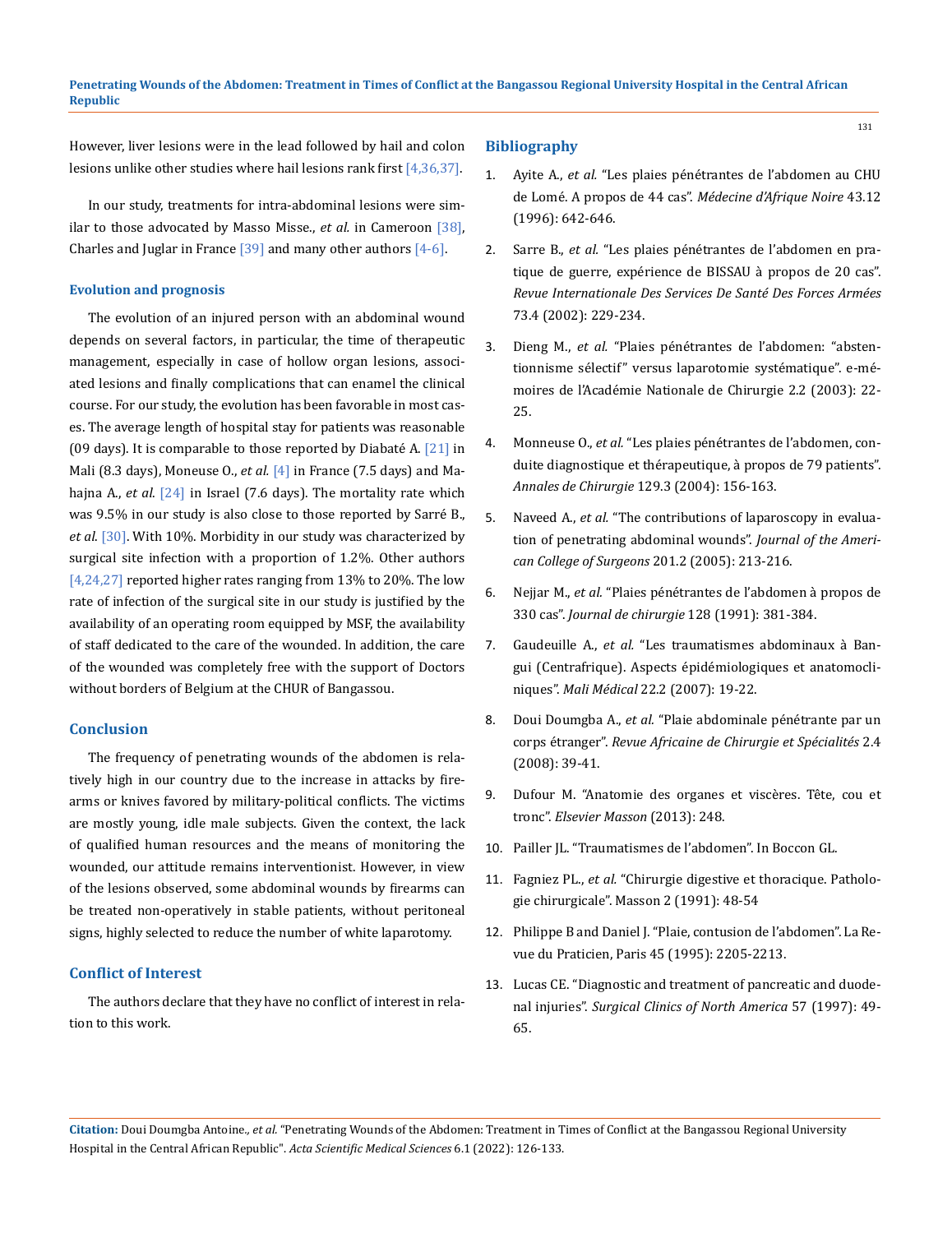- 14. Alve A., *et al.* ["Stratégie diagnostique face aux plaies de](https://www.lissa.fr/rep/articles/9882884)  l'abdomen". *[Annales de Chirurgie](https://www.lissa.fr/rep/articles/9882884)* 52.9 (1998): 927-934.
- 15. Evatuy RR., *et al.* ["A critical evaluation of laparoscopy in Pen](https://pubmed.ncbi.nlm.nih.gov/8315677/)[etrating abdominal trauma".](https://pubmed.ncbi.nlm.nih.gov/8315677/) *Journal of Trauma* 34 (1993): [822-828.](https://pubmed.ncbi.nlm.nih.gov/8315677/)
- 16. Schren P., *et al.* ["Diagnostic laparoscopy: a survey of 92 pa](https://pubmed.ncbi.nlm.nih.gov/7943593/)tients". *[American Journal of Surgery](https://pubmed.ncbi.nlm.nih.gov/7943593/)* 30 (1990): 82-88.
- 17. Dumurgier C L., *et al.* "Plaies de l'abdomen par projectile de guerre (Expérience du détachement médical de Kousseri Kiggil 15/07/80 au 15/12/99". *Médecine et hygiène* 40 (1982): 2974-2982.
- 18. Saegesser FL. "Plaie de l'abdomen". *Médecine et Hygiène* 40 (1982): 2972-298.
- 19. [Burch J M. "New concepts in trauma".](https://pubmed.ncbi.nlm.nih.gov/9046883/) *American Journal of Surgery* [118 \(1997\): 736-771.](https://pubmed.ncbi.nlm.nih.gov/9046883/)
- 20. EL Idrissi H D., *et al.* "Les plaies pénétrantes de l'abdomen. Résultats des deux attitudes classiques et sélectives dans la prise en charge de 249 plaies". *Journal de Chirurgie* 131.8-9 (1994): 375-377.
- 21. Moore EE., *et al.* ["Mandatory laparotomy for gunshot wound](https://pubmed.ncbi.nlm.nih.gov/7457711/)  penetrating the abdomen". *[The American Journal of Surgery](https://pubmed.ncbi.nlm.nih.gov/7457711/)*  [140 \(1980\): 847-851.](https://pubmed.ncbi.nlm.nih.gov/7457711/)
- 22. Diabate A. "traumatisme ouvert de l'abdomen dans le service de chirurgie générale et pédiatrique du chu gabriel toure". Thèse méd. Bamako (2002): 32.
- 23. Doui Doumgba A., *et al.* "Traitement et évolution des traumatismes abdominaux à Bangui (Centrafrique)". *Revue Africaine de Chirurgie* 9.1 (2006): 9-12.
- 24. Bergeron E Andre L., *et al.* ["Penetrating thoraco-abdominal](https://pubmed.ncbi.nlm.nih.gov/16149362/)  [injury in Quebec: implications for surgical training and main](https://pubmed.ncbi.nlm.nih.gov/16149362/)tenance of competence". *[Canadian Journal of Surgery](https://pubmed.ncbi.nlm.nih.gov/16149362/)* 48.4 [\(2005\): 284-287.](https://pubmed.ncbi.nlm.nih.gov/16149362/)
- 25. Mahajna A., *et al.* ["Diagnostic laparoscopy for penetrating in](https://pubmed.ncbi.nlm.nih.gov/15791374/)[jury in the thoraco abdominal region".](https://pubmed.ncbi.nlm.nih.gov/15791374/) *Surgical Endoscopy* 26 [\(2004\): 1-6.](https://pubmed.ncbi.nlm.nih.gov/15791374/)
- 26. Fall B., *et al.* ["Evaluation du traitement conservateur des plaies](https://pesquisa.bvsalud.org/portal/resource/pt/afr-190199)  [pénétrantes de l'abdomen par arme à propos de 40 cas".](https://pesquisa.bvsalud.org/portal/resource/pt/afr-190199) *Dakar Medical* [47.1 \(2002\): 6-9.](https://pesquisa.bvsalud.org/portal/resource/pt/afr-190199)
- 27. Soykan A., *et al.* ["A prospective comparison of the selective](https://pubmed.ncbi.nlm.nih.gov/15761347/)  [observation and Routine exploration methods for penetrat](https://pubmed.ncbi.nlm.nih.gov/15761347/)[ing abdominal stab wounds with organ or omentum eviscera](https://pubmed.ncbi.nlm.nih.gov/15761347/)tion". *[Journal of Trauma](https://pubmed.ncbi.nlm.nih.gov/15761347/)* 58.3 (2005): 526-532.
- 28. Koffi E., *et al.* "Les traumatismes de l'abdomen". *Medical Chirurgie Digest* 25 (1996): 79-95.
- 29. Robert A., *et al.* ["The role of laparoscopy in penetrating ab](https://pubmed.ncbi.nlm.nih.gov/15714149/)dominal stab wounds". *[Surgical Laparoscopy Endoscopy and](https://pubmed.ncbi.nlm.nih.gov/15714149/)  [Percutaneous Techniques](https://pubmed.ncbi.nlm.nih.gov/15714149/)* 15.1 (2005): 14-17.
- 30. Keita S. "Problème diagnostique et thérapeutique des abdomens aigus en chirurgie. A propos de 182 cas à l'hôpital national du point". Thèse méd. Bamako (1996): M13.
- 31. Sarre B., *et al.* "Les plaies pénétrantes de l'abdomen en pratique de guerre, expérience de BISSAU à propos des 20 cas". *Revue Internationale Des Services De Santé Des Forces Armées* 73 (2002): 229-234.
- 32. ISSA MAPOUKA PA., *et al.* "Les plaies pénétrantes de l'abdomen par arme blanche à l'Hôpital Communautaire de Bangui : prise en charge et résultats". *Annales Université de Bangui Série D*  2.2 (2016): 39-42.
- 33. Haddad K. "Contusions et Plaies de l'abdomen. Accessible sur Error! Hyperlink reference not valid". *Consulté le* (2019).
- 34. Zingg T., *et al.* ["Recommandations de Pratiques Cliniques](https://www.chuv.ch/fileadmin/sites/chv/documents/CHV_trauma_abdominal_penetrant_explicatif.pdf)  [Traumatisme abdominal pénétrant".](https://www.chuv.ch/fileadmin/sites/chv/documents/CHV_trauma_abdominal_penetrant_explicatif.pdf) *Filière Trauma* (2014): 7.
- 35. Gaudeille A., *et al.* ["Profil des urgences chirurgicales en zone](https://pesquisa.bvsalud.org/portal/resource/pt/biblio-1260934)  [rurale : exemple de l'hôpital régional de Bambari en Cen](https://pesquisa.bvsalud.org/portal/resource/pt/biblio-1260934)trafrique". *Dakar Medical* [47 \(2002\): 983-987.](https://pesquisa.bvsalud.org/portal/resource/pt/biblio-1260934)
- 36. Bbikandou G., *et al.* "Les plaies de l'abdomen en pratique civile: à propos de 80 cas". *Médecine d'Afrique Noire* 42 (1995): 75-79.
- 37. [Angate Y A and Cornet I. "Les traumatismes ouverts de](https://www.lissa.fr/rep/articles/2826085)  [l'abdomen en milieu ivoirien. Etude rétrospective d'une série](https://www.lissa.fr/rep/articles/2826085)  de 652 cas". *Chirurgie* [113 \(1987\): 451-459.](https://www.lissa.fr/rep/articles/2826085)

**Citation:** Doui Doumgba Antoine*., et al.* "Penetrating Wounds of the Abdomen: Treatment in Times of Conflict at the Bangassou Regional University Hospital in the Central African Republic". *Acta Scientific Medical Sciences* 6.1 (2022): 126-133.

132